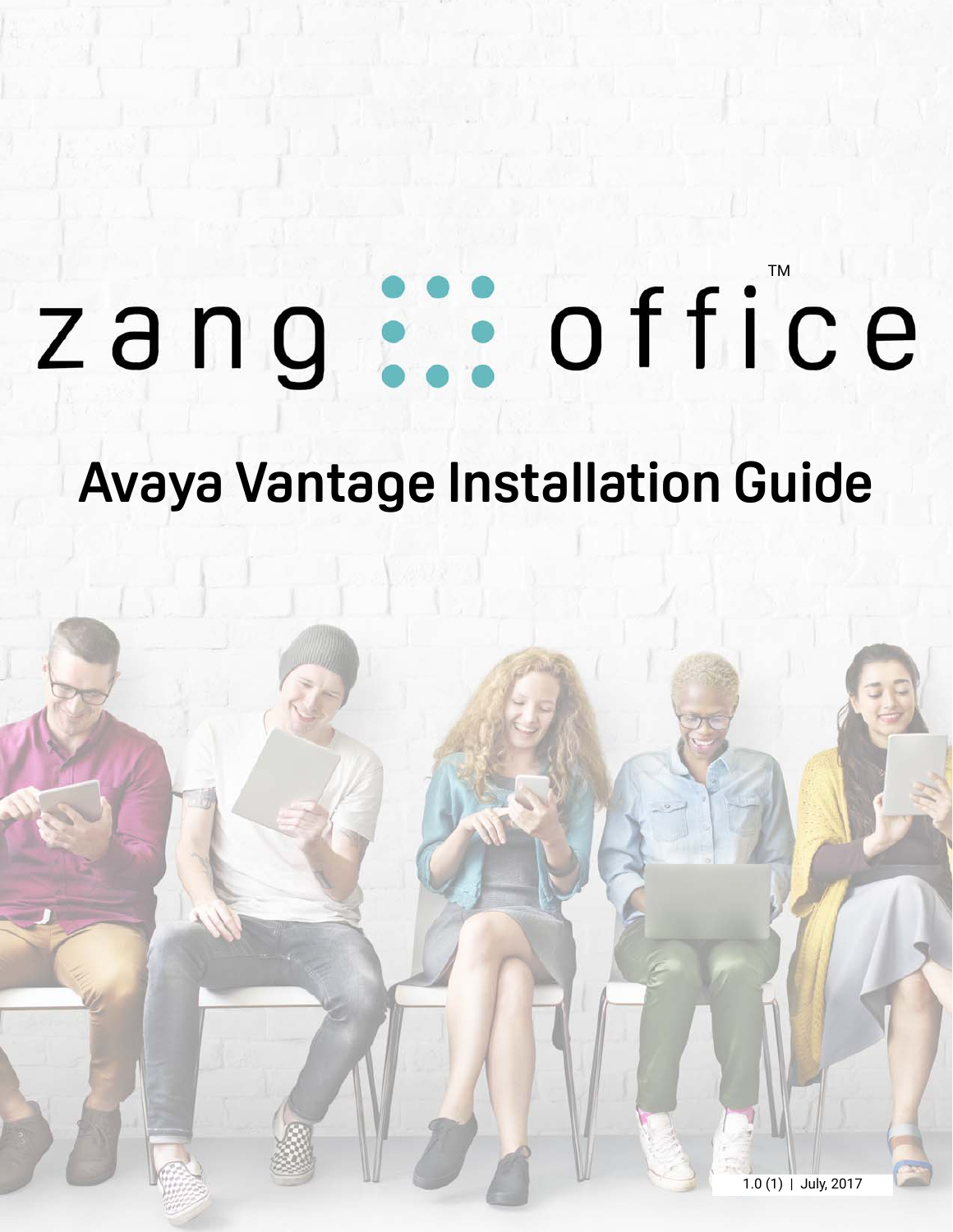# Zang Office: Avaya Vantage Installation Guide

Zang Office is a completely customizable cloud-based business phone service that's reliable, affordable and very simple to set up. Get every feature you need, including voicemail, call holding, transfer and forward, pickup, park, caller ID, fax, do not disturb, extension dialing and many more  $-$  all from any extension or any device.

This document covers the installation of the Zang Office Android application on the Avaya Vantage desktop telephone. Complete details on using the app can be found in the Zang Office documentation.

## Contacting Zang™

Zang Inc. 30 West Beaver Creek Rd., Suite 101 Richmond Hill, ON L4B 3K1

Tel: +1 905-707-9700 Fax: +1 905-707-9170 Web: www.zang.io

**For hardware and software support, contact**:

E-mail: support@zang.io

**For documentation request and feedback, contact**:

E-mail: documentation@zang.io

### Copyright & Trademarks

#### **Zang Inc.**

*30 West Beaver Creek Rd., Suite 101 Richmond Hill, ON L4B 3K1*

Copyright © 2016-2017 by Zang Inc. All rights reserved.

All Zang offerings are made available under the terms of the Zang Inc. license agreement without express or implied warranties of any sort, including, specifically, any warranties relating to the performance or maintenance of the program.

While every effort has been made to ensure accuracy, Zang Inc. will not be liable for technical or editorial errors or omissions contained within the documentation. The information contained in this documentation is subject to change without notice.

Zang software and related documentation may be used only in accordance with the terms of the Zang Inc. license agreement and copied only to provide adequate backup protection.

Other brands and products are trademarks or registered trademarks of their respective holders and should be noted as such.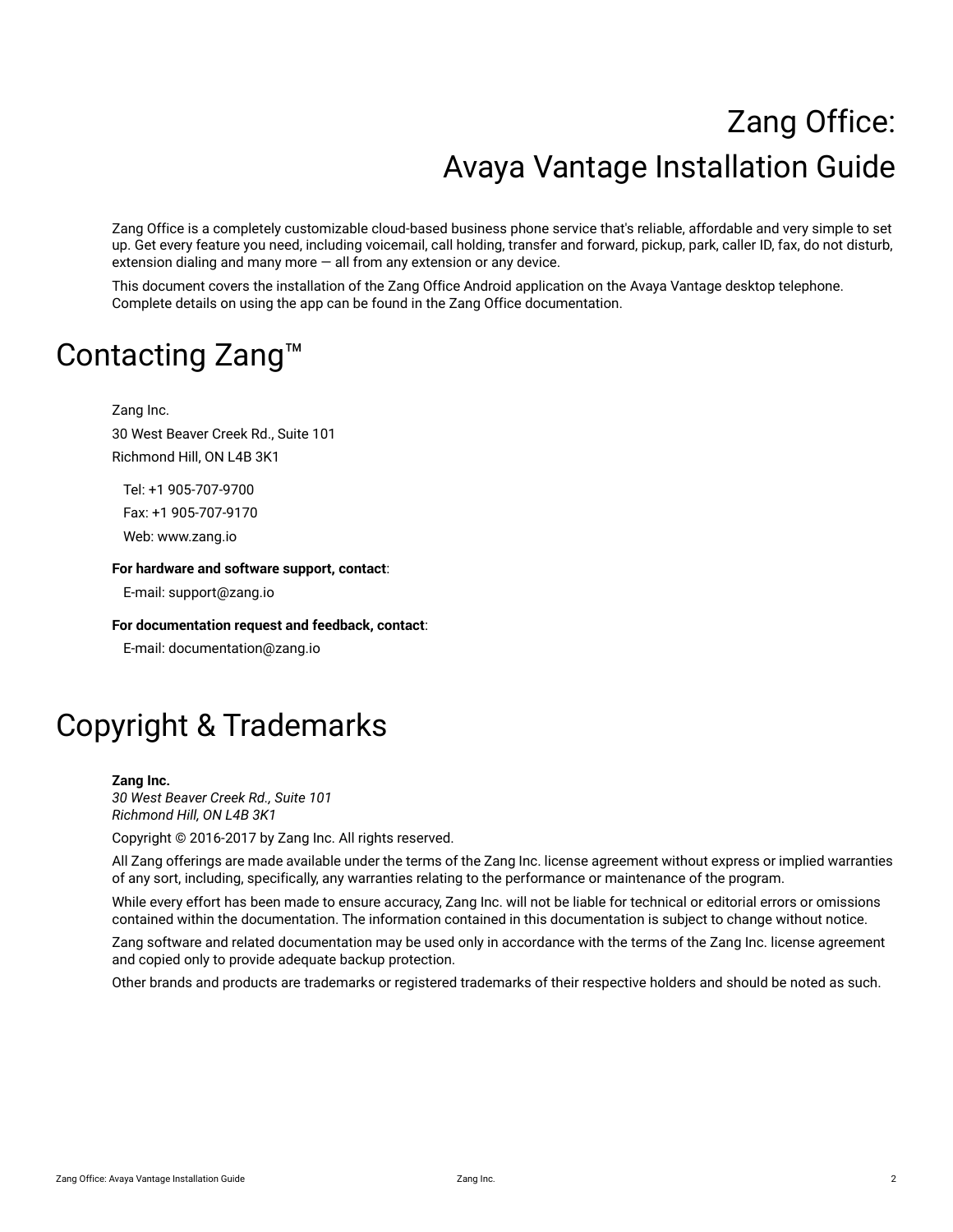# <span id="page-2-0"></span>ZANG OFFICE: AVAYA VANTAGE INSTALLATION GUIDE

### Introduction

The Zang Office application for Android enables you to carry out everyday communications easily from your Android device. It allows you to make calls using VoIP, access your address book and team contacts. You can also create a list of your most frequently called contacts; your favorites.

This document covers the installation of the client on an Avaya Vantage™ desktop telephone. The Vantage telephone must be connected to your corporate network and it must have access to the Internet.

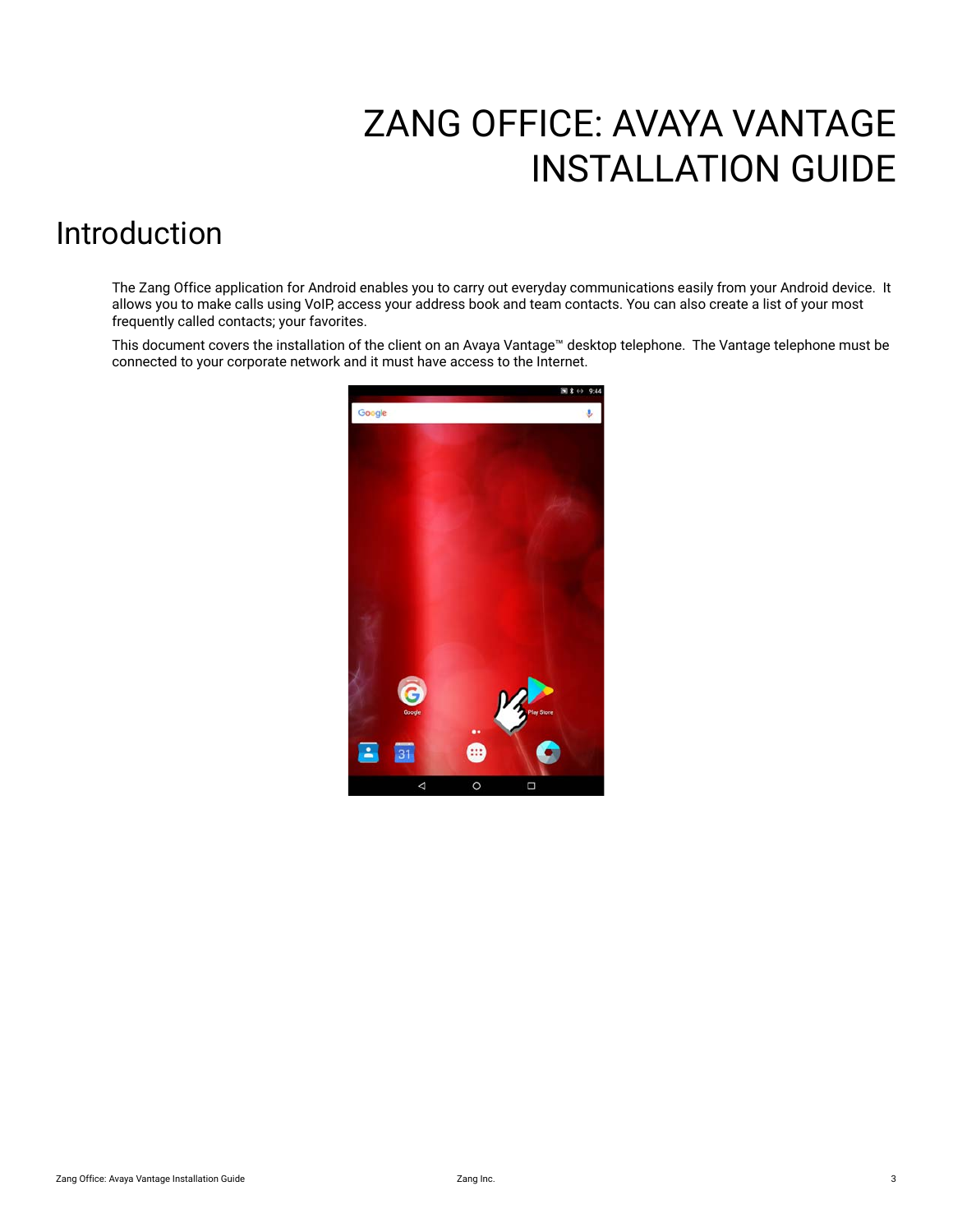# Installing the App

The Zang Office for the Avaya Vantage telephone is an Android app installed onto your device from the Playstore. Tap the **Playstore** icon on your phone. In the Search bar, enter **Zang Office**.

|                                          | 9:45                     |
|------------------------------------------|--------------------------|
| zang office<br>←                         | ×                        |
| Q<br>zang office                         |                          |
| TOP CHARTS<br><b>GAMES</b><br>CATEGORIES | EDITORS CHOICE<br>FAMILY |
|                                          |                          |
| <b>Recommended for You</b>               | MORE                     |

Tap **Zang Office** in the list apps.

| Zang Office         | $\cdot$ |  |  |
|---------------------|---------|--|--|
| Zang Inc.<br>$5.0*$ | FREE    |  |  |
|                     |         |  |  |

Tap **Install** and the application will be loaded onto your Android device. When finished, tap **Open** to launch the program.

| 洞 オ ←> 9:45<br>۰                                                                                                                                                                                                                                                                                                                             | v<br>$* \leftrightarrow 9:46$                                                                        |
|----------------------------------------------------------------------------------------------------------------------------------------------------------------------------------------------------------------------------------------------------------------------------------------------------------------------------------------------|------------------------------------------------------------------------------------------------------|
| ٠<br><b>≷zang</b>                                                                                                                                                                                                                                                                                                                            | <b>≷zang</b>                                                                                         |
| Zang Office<br>Zang Inc.<br>E Everyone<br><b>INSTALL</b><br>Designed for phones                                                                                                                                                                                                                                                              | Zang Office<br>Zang Inc.<br>E Everyone<br><b>OPEN</b><br><b>UNINSTALL</b><br>Designed for phones     |
| 2x<br>Similar<br>Communica-<br>tion<br>Zang Office Client is a soft phone client.                                                                                                                                                                                                                                                            | 5.0<br>$\cdots$<br>2x<br>Similar<br>Communica-<br>tion<br>Zang Office Client is a soft phone client. |
| <b>READ MORE</b><br>Learn on<br>sing in<br>i sang ci<br><b>AMERICA</b><br>Ajriha Yasmin.<br>Access everything<br>п<br><b><i><u>International</u></i></b><br>from one account.<br>Good Morning !!<br><b>APPROXIMAL</b><br>10. Service<br><b>VERES</b><br>- Day Mus<br>Please fingly to manage your carly<br>$-$<br>$2 - 1$<br><b>MAY</b><br>٠ | 萘<br><b>WHAT'S NEW</b><br>*Support for Avaya Vantage* platform<br>*Stability Improvements            |
| <b>Forting</b><br>$2 -$<br><b>A March 194</b><br>$\circ$<br>$\Box$<br>◁                                                                                                                                                                                                                                                                      | <b>READ MORE</b><br>$\triangleleft$<br>$\circ$<br>$\Box$                                             |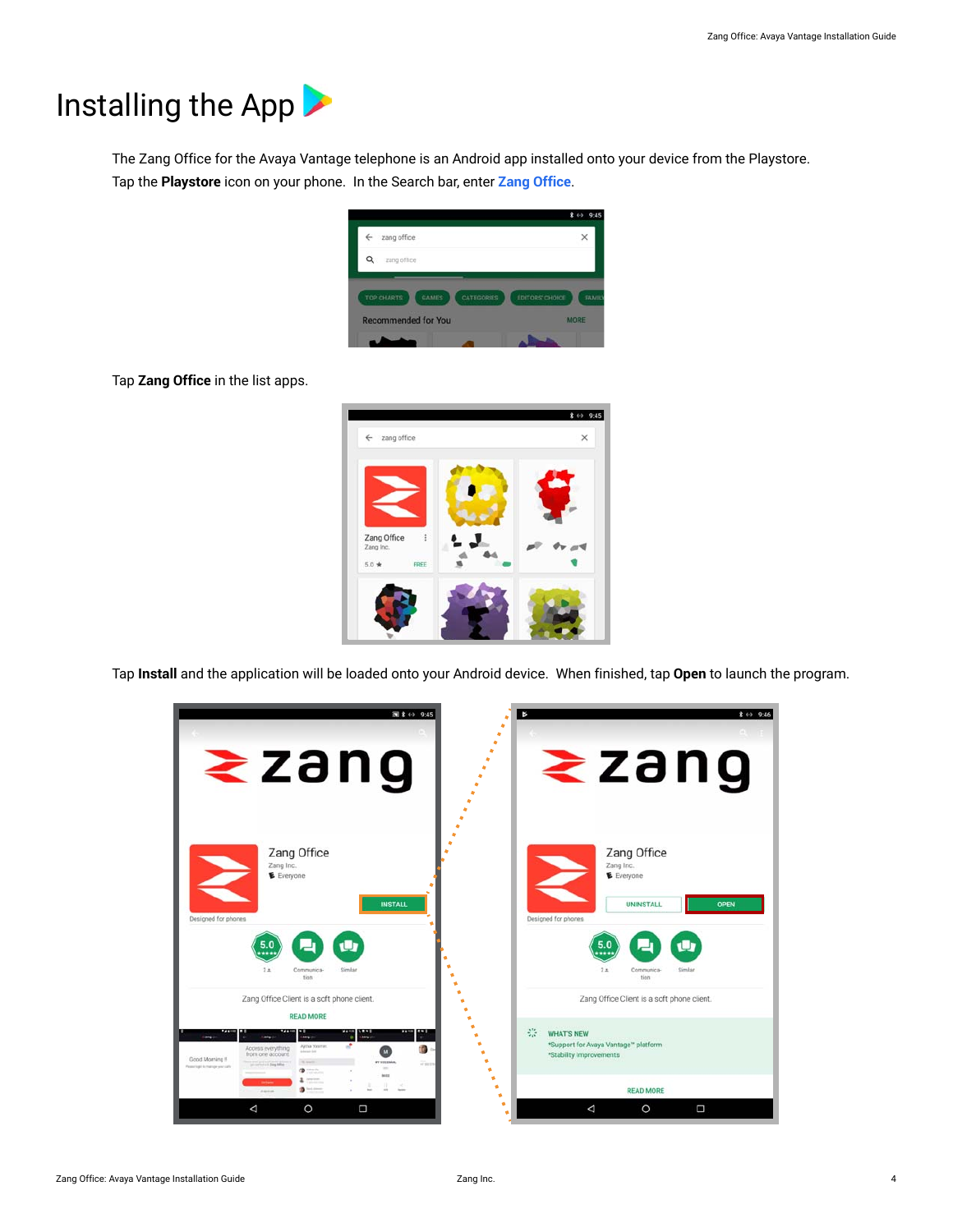The first time you login, you will be prompted to accept the End-User License Agreement. Read through it and tap **Accept** when ready. Tap **Allow** at the prompts requesting access to your telephone features.



Tap **Login** and provide your credentials to the app. You can login using a Zang account, or with your Google, Salesforce or Office 365 account credentials. An appropriate account is required for each choice.

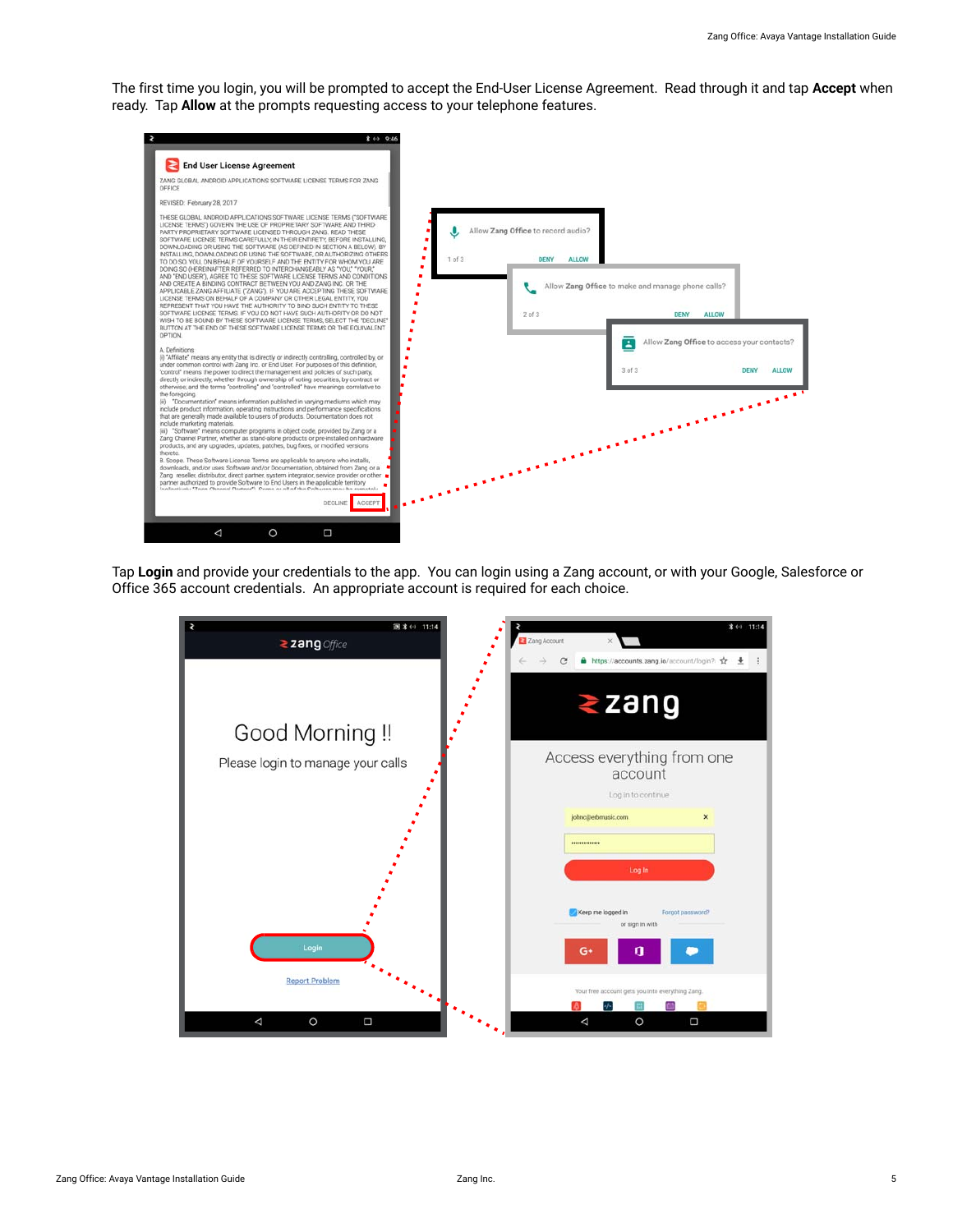The application will launch to your **Home** page, and an icon has been added to your telephone desktop.



For complete details on using the app, please refer to the Zang Office Client Guide chapter on the Android Client on page 115.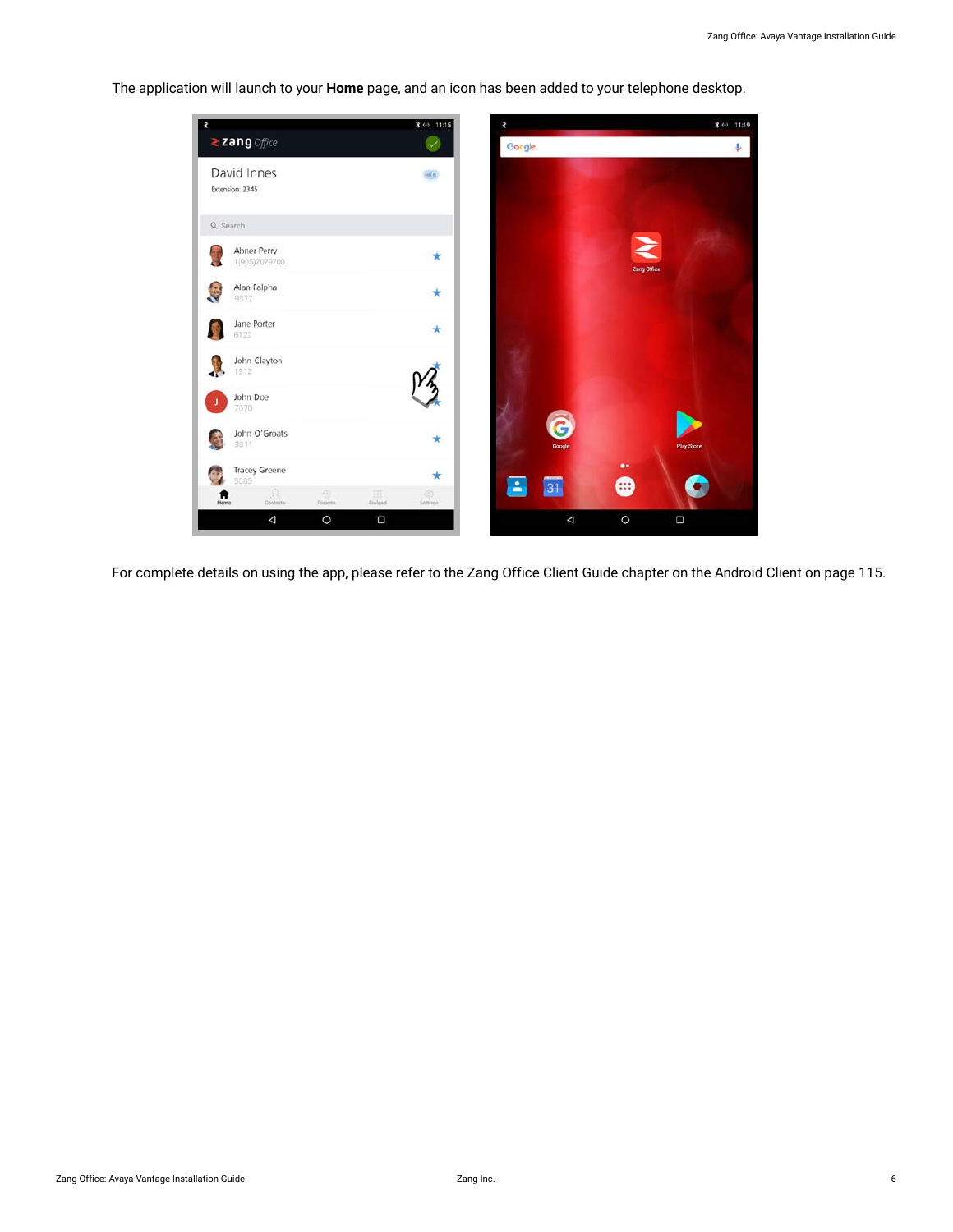## Avaya Vantage Controls